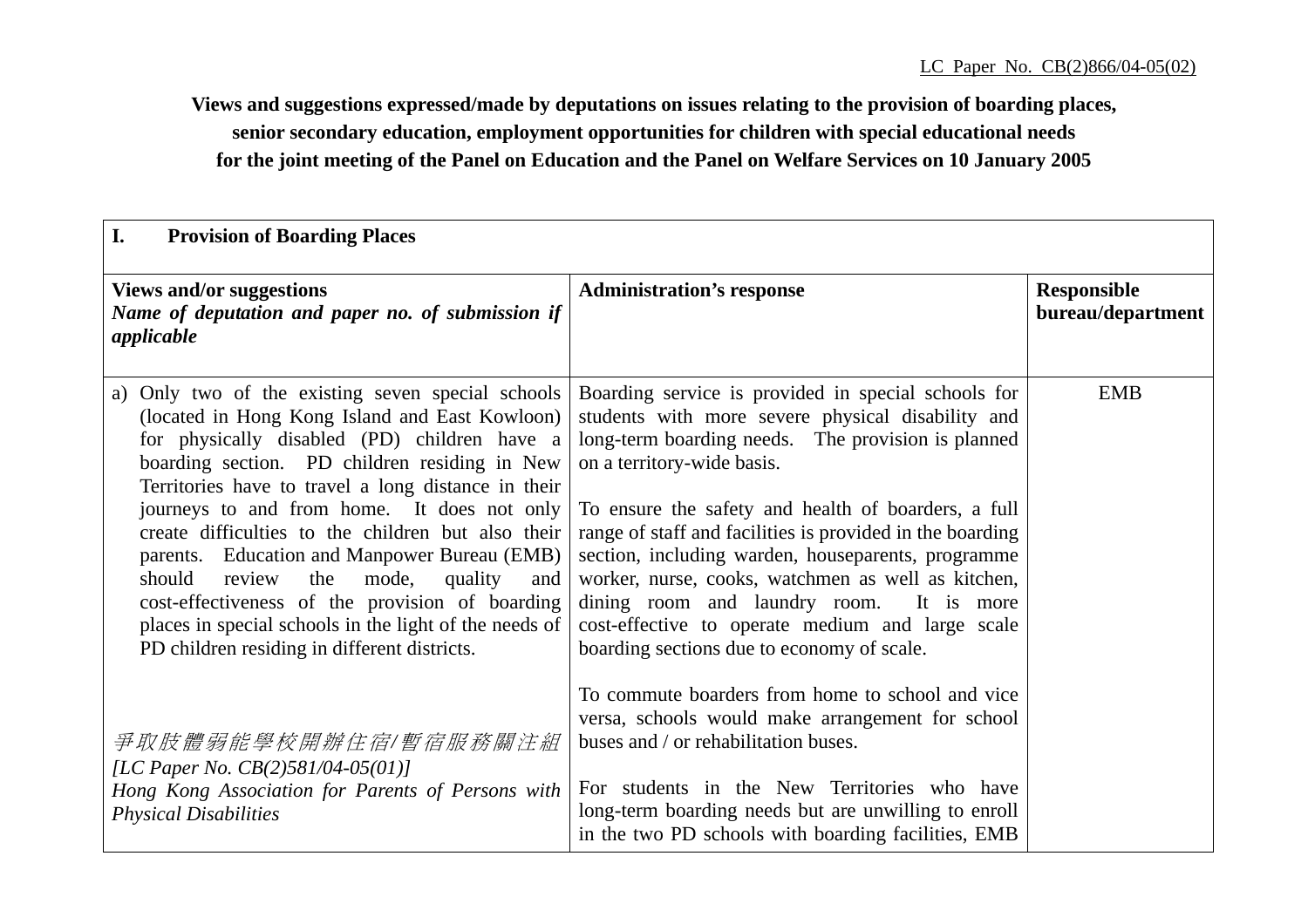|                                                                                                                                                                                                                                                                                                                                                                                                                                                                                                          | has made arrangement with some special schools in<br>the New Territories to provide boarding service for<br>them. The boarding staff of these special schools are<br>also experienced in taking care of PD students.<br>EMB will continue to review the boarding service for PD<br>schools and make flexible use of the boarding facilities in<br>other special schools for special cases of PD students in<br>the region.                                                                                                                                                           |            |
|----------------------------------------------------------------------------------------------------------------------------------------------------------------------------------------------------------------------------------------------------------------------------------------------------------------------------------------------------------------------------------------------------------------------------------------------------------------------------------------------------------|--------------------------------------------------------------------------------------------------------------------------------------------------------------------------------------------------------------------------------------------------------------------------------------------------------------------------------------------------------------------------------------------------------------------------------------------------------------------------------------------------------------------------------------------------------------------------------------|------------|
|                                                                                                                                                                                                                                                                                                                                                                                                                                                                                                          |                                                                                                                                                                                                                                                                                                                                                                                                                                                                                                                                                                                      |            |
| (b) EMB should provide boarding places in schools for<br>PD children on a regional rather than a<br>territory-wide basis, and establish a small-scale<br>boarding section with 8-10 places in the five<br>existing special schools without a boarding section<br>to address the needs of PD children residing in<br>West Kowloon and New Territories with long term<br>boarding needs.<br>Each of these small-scale<br>boarding sections should reserve two places to meet<br>short term boarding needs. | For reasons stated in (a) above, EMB has no policy at<br>present to provide small-scale boarding sections.<br>We have no objection to schools providing boarding<br>service on a self-financed basis (e.g. a pilot project in<br>Shatin) and will provide professional advice and<br>support where appropriate. EMB will maintain close<br>contact with the school concerned during the<br>implementation stage.<br>EMB's existing policy is to cater for the long-term<br>boarding needs of students in special schools. We<br>have no policy on respite service. However, there is | <b>EMB</b> |
| 爭取肢體弱能學校開辦住宿/暫宿服務關注組<br>[LC Paper No. CB(2)581/04-05(01)]                                                                                                                                                                                                                                                                                                                                                                                                                                                | no objection in principle to individual schools<br>providing such service on a need basis within its<br>existing provision or on a fee-charging basis.                                                                                                                                                                                                                                                                                                                                                                                                                               |            |
| EMB should review the provision of boarding<br>(c)<br>places in special schools having regard to the<br>increasing number of children abuse cases,<br>children with severe mental handicapped (MH)<br>and multi-disabled children in recent years, and                                                                                                                                                                                                                                                   | It is an existing practice of EMB to review<br>periodically the supply and demand of boarding<br>provisions in special schools to ensure that the<br>provisions are effectively utilized.<br>EMB will<br>continue with such practice.                                                                                                                                                                                                                                                                                                                                                | <b>EMB</b> |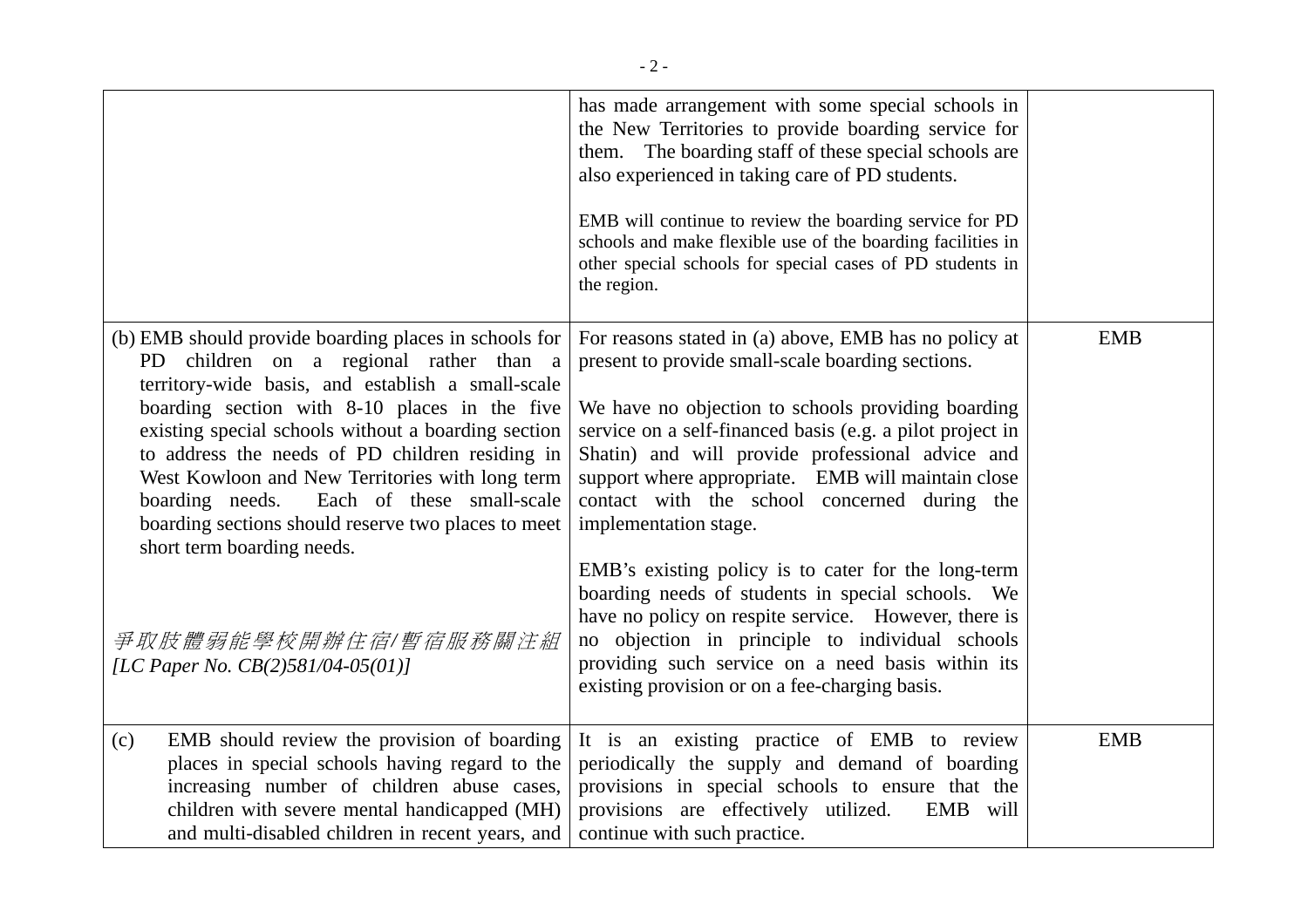| to provide boarding services to PD or MH<br>children in need on a year-round basis. In<br>addition, EMB should increase the number of<br>boarding places in special schools in the light of<br>the provision of senior secondary education for<br>children with SEN.<br>Hong Kong Special Schools Council [LC Paper No.<br>$CB(2)627/04-05(02)$                                                                                                                                                       | The boarding provisions in special schools will be<br>taken into account in the planning for the proposed<br>reform of the senior secondary academic structure of<br>special schools.                                                                                                                                                                                                                                                                                                                                                                                                                                                                                                                                                                                                                                                 |            |
|-------------------------------------------------------------------------------------------------------------------------------------------------------------------------------------------------------------------------------------------------------------------------------------------------------------------------------------------------------------------------------------------------------------------------------------------------------------------------------------------------------|---------------------------------------------------------------------------------------------------------------------------------------------------------------------------------------------------------------------------------------------------------------------------------------------------------------------------------------------------------------------------------------------------------------------------------------------------------------------------------------------------------------------------------------------------------------------------------------------------------------------------------------------------------------------------------------------------------------------------------------------------------------------------------------------------------------------------------------|------------|
| EMB should explain the provision of a block<br>(d)<br>grant, instead of following the provision as<br>stipulated in the Code of Aid for Special<br>Schools, for the expansion of the boarding<br>capacity of the Princess Alexandra Red Cross<br>Residential School from 80 to 90 places, which<br>might affect the service quality and pose<br>potential risk to the safety of the boarders.<br>Hong Kong Special School Boarding Care Staff<br>Association [LC Paper No.CB $(2)$ 627/04-05 $(03)$ ] | In executing the Code of Aid for Special Schools,<br>EMB may exercise funding flexibility subject to<br>agreement between EMB and the schools concerned.<br>The expansion of the boarding capacity of the<br>Princess Alexandra Red Cross Residential School<br>from 80 to 90 places is a temporary measure to<br>address the estimated increase in demand and the<br>arrangement has been agreed with the school<br>concerned. The arrangement is subject to further<br>review. The subvention takes the form of<br>Administration Grant to provide resources for the<br>school to hire comparable manpower to cope with<br>such expansion. The said Grant enables the school<br>to have flexibility in using the subvention to provide a<br>quality boarding service without compromising the<br>safety and health of the boarders. | <b>EMB</b> |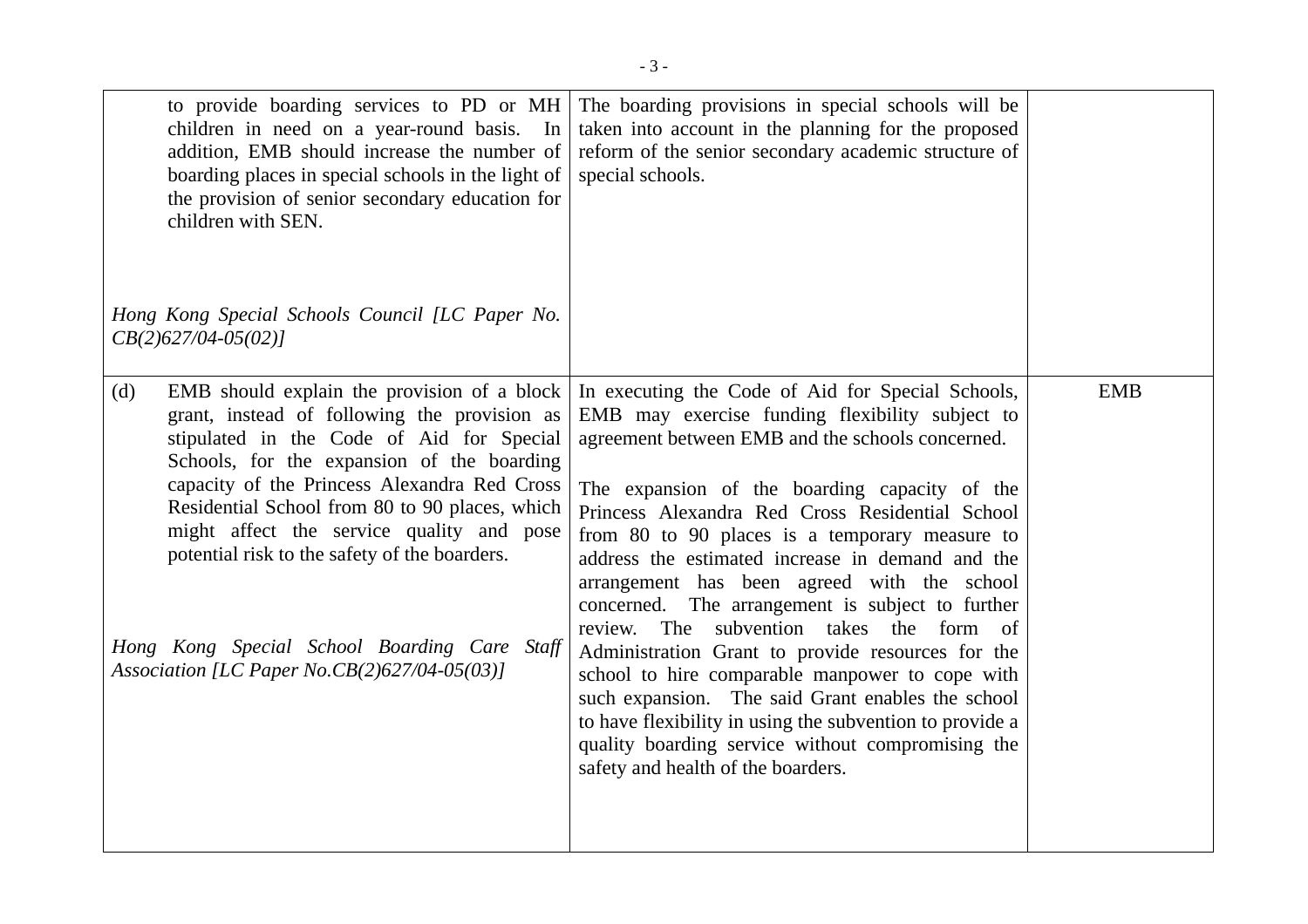| II.                           | Provision of senior secondary education                                                                                                                                                                                                                                                                                                                                                                                                                                                                                                                                                                                                                                                                              |                                                                                                                                                                                                                                                                                                                                                                                                                                                                                                                                                                                                                                                                                                                                                                                                                                                                                                                                                                                                                                                                                                                                                                                                                                                                                                                                        |            |
|-------------------------------|----------------------------------------------------------------------------------------------------------------------------------------------------------------------------------------------------------------------------------------------------------------------------------------------------------------------------------------------------------------------------------------------------------------------------------------------------------------------------------------------------------------------------------------------------------------------------------------------------------------------------------------------------------------------------------------------------------------------|----------------------------------------------------------------------------------------------------------------------------------------------------------------------------------------------------------------------------------------------------------------------------------------------------------------------------------------------------------------------------------------------------------------------------------------------------------------------------------------------------------------------------------------------------------------------------------------------------------------------------------------------------------------------------------------------------------------------------------------------------------------------------------------------------------------------------------------------------------------------------------------------------------------------------------------------------------------------------------------------------------------------------------------------------------------------------------------------------------------------------------------------------------------------------------------------------------------------------------------------------------------------------------------------------------------------------------------|------------|
| $\left( a\right)$<br>Children | EMB should publish a consultation document<br>on senior secondary education for special<br>education which should specify the curriculum<br>framework, assessment mechanisms, resources<br>provisions,<br>professional<br>manpower<br>and<br>development programmes for teachers and other<br>support services and facilities (including<br>boarding places in schools) for implementation.<br>Parents' Alliance on Special Education System [LC<br>Paper No. $CB(2)$ 627/04-05(01)]<br>The Special Education Society of Hong Kong [LC<br>Paper No. CB(2)560/04-05(02)] (revised)<br>Hong Kong Council of Social Service [LC Paper No.<br>$CB(2)601/04-05(01)$<br>The Parents' Association of Pre-School Handicapped | Based on the views gathered during the consultation<br>on the reform of the academic structure, EMB will<br>fully consider the implications of the changes for all<br>our young people in Hong Kong, including those with<br>special educational needs (SEN), and address the<br>concerns of the public. Our schedule is to publish<br>the report on the outcome of the consultation in the<br>second quarter of this year. There has already been<br>consensus that all students will have 6-year secondary<br>education. The coming report will set out the way<br>forward on major matters so that the education sector<br>can move forward to " $3+3+4$ ".<br>However, it is<br>essential that EMB would continue to discuss and<br>liaise closely with our stakeholders<br>through<br>established<br>channels<br>smooth<br>to<br>ensure<br>implementation of the reform.<br>For SEN students with normal intelligence, they will<br>follow the mainstream curriculum, academic structure<br>and assessment modes as ordinary students, with due<br>consideration of the accommodation for their specific<br>needs.<br>For mentally handicapped students, they will not be<br>prepared for open examinations. Their educational<br>need will be catered for through school-based<br>curriculum and individual education programme. | <b>EMB</b> |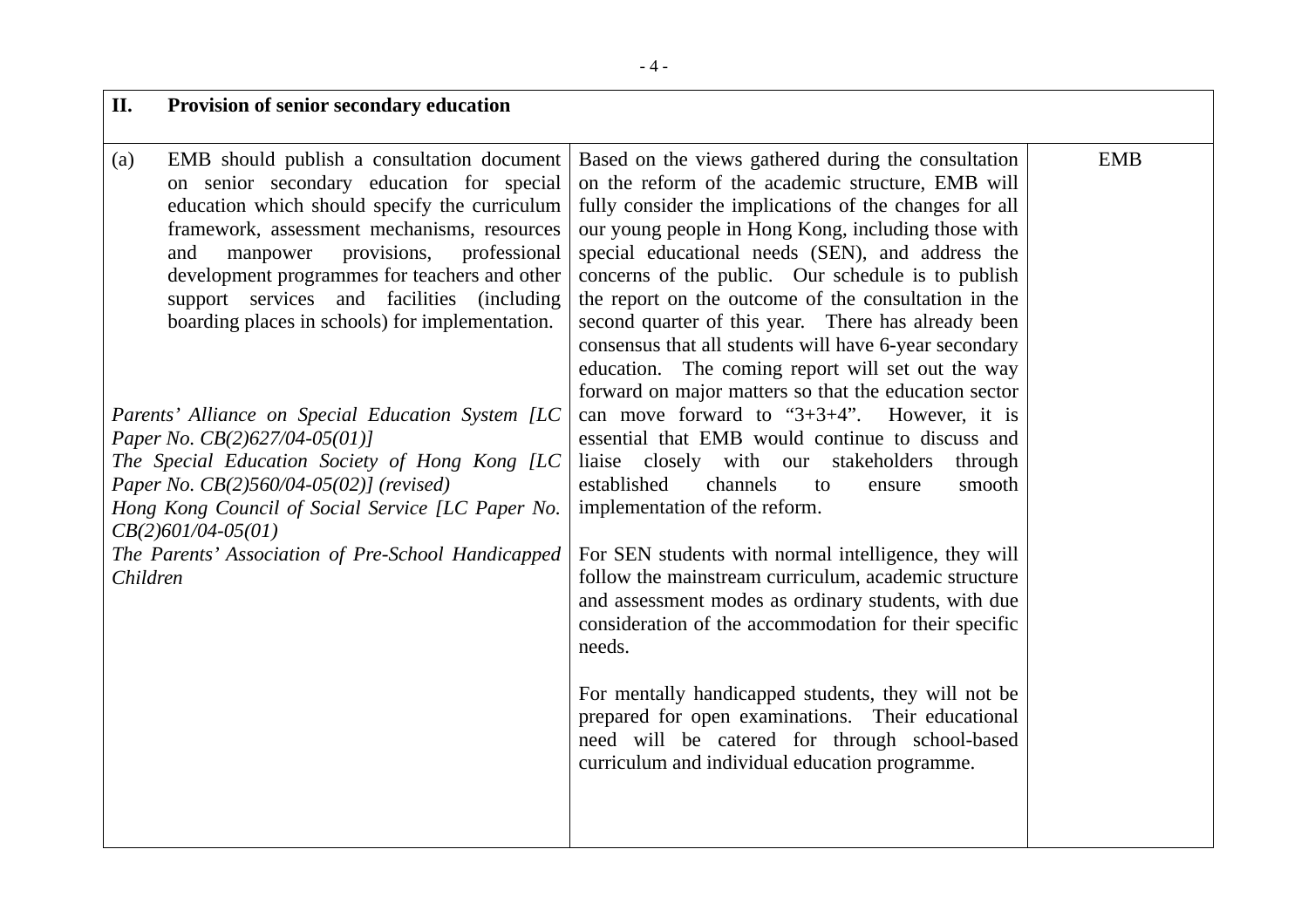| (b)<br>Senior secondary education for children with<br>special educational needs (SEN) should form an<br>integral part of the proposed " $3+3+4$ " academic<br>structure, with appropriate interfaces with the<br>mainstream education including the higher<br>education and continuing education systems.<br>Parents' Alliance on Special Education System [LC<br>Paper No. $CB(2)627/04-05(01)$<br>The Special Education Society of Hong Kong [LC<br>Paper No. CB(2)560/04-05(02)] (revised)<br>Hong Kong Council of Social Service [LC Paper No.<br>$CB(2)601/04-05(01)$<br>The Parents' Association of Pre-School Handicapped<br>Children | Education facilities and provision for the SEN<br>students are integral parts of the school system which<br>aims to provide education that best suits the needs of<br>EMB affirms that SEN children<br>every child.<br>suitable for higher and continuing education will be<br>provided with the same multiple pathways as all other<br>ordinary children. Alongside the aforesaid, various<br>placements have been and will continue to be<br>provided upon completion of their junior secondary<br>education for the SEN children, including further<br>studies in senior secondary levels or training in<br>vocational training centres under the Vocational<br>Training Council (VTC) or the integrated vocational<br>training centres, integrated vocational rehabilitation<br>services centres, sheltered workshops, supported<br>employment service, and On the Job Training<br>Programme for People with Disabilities under the<br>Social Welfare Department. | <b>EMB</b> |
|-----------------------------------------------------------------------------------------------------------------------------------------------------------------------------------------------------------------------------------------------------------------------------------------------------------------------------------------------------------------------------------------------------------------------------------------------------------------------------------------------------------------------------------------------------------------------------------------------------------------------------------------------|-----------------------------------------------------------------------------------------------------------------------------------------------------------------------------------------------------------------------------------------------------------------------------------------------------------------------------------------------------------------------------------------------------------------------------------------------------------------------------------------------------------------------------------------------------------------------------------------------------------------------------------------------------------------------------------------------------------------------------------------------------------------------------------------------------------------------------------------------------------------------------------------------------------------------------------------------------------------------|------------|
| Children with SEN in principle should not be<br>(c)<br>subject to any age restriction in respect of<br>receiving education. They, however, should be<br>provided with senior secondary education at<br>least up to the age of 21 as appropriate.<br>Parents' Alliance on Special Education System [LC<br>Paper No. $CB(2)627/04-05(01)$<br>The Special Education Society of Hong Kong [LC<br>Paper No. $CB(2)560/04-05(02)$ (revised)<br>Haven of Hope Sunnyside School [LC Paper No.<br>$CB(2)560/04-05(01)$                                                                                                                                 | Under the existing policy, students of special schools<br>may receive basic education from age 6 to 15 and 11<br>months up to junior secondary levels. Those reading<br>mainstream curriculum may pursue senior secondary<br>education in special schools or ordinary schools, and<br>the mentally handicapped students up to the age of 17<br>years 11 months may enroll in the Extension of Years<br>of Education Programme of special schools to prepare<br>themselves for smooth transition from school to<br>training, post-school placement, work and adult life.<br>With the reform of academic structure, EMB proposes<br>to provide, in principle, 6 years of secondary                                                                                                                                                                                                                                                                                      | <b>EMB</b> |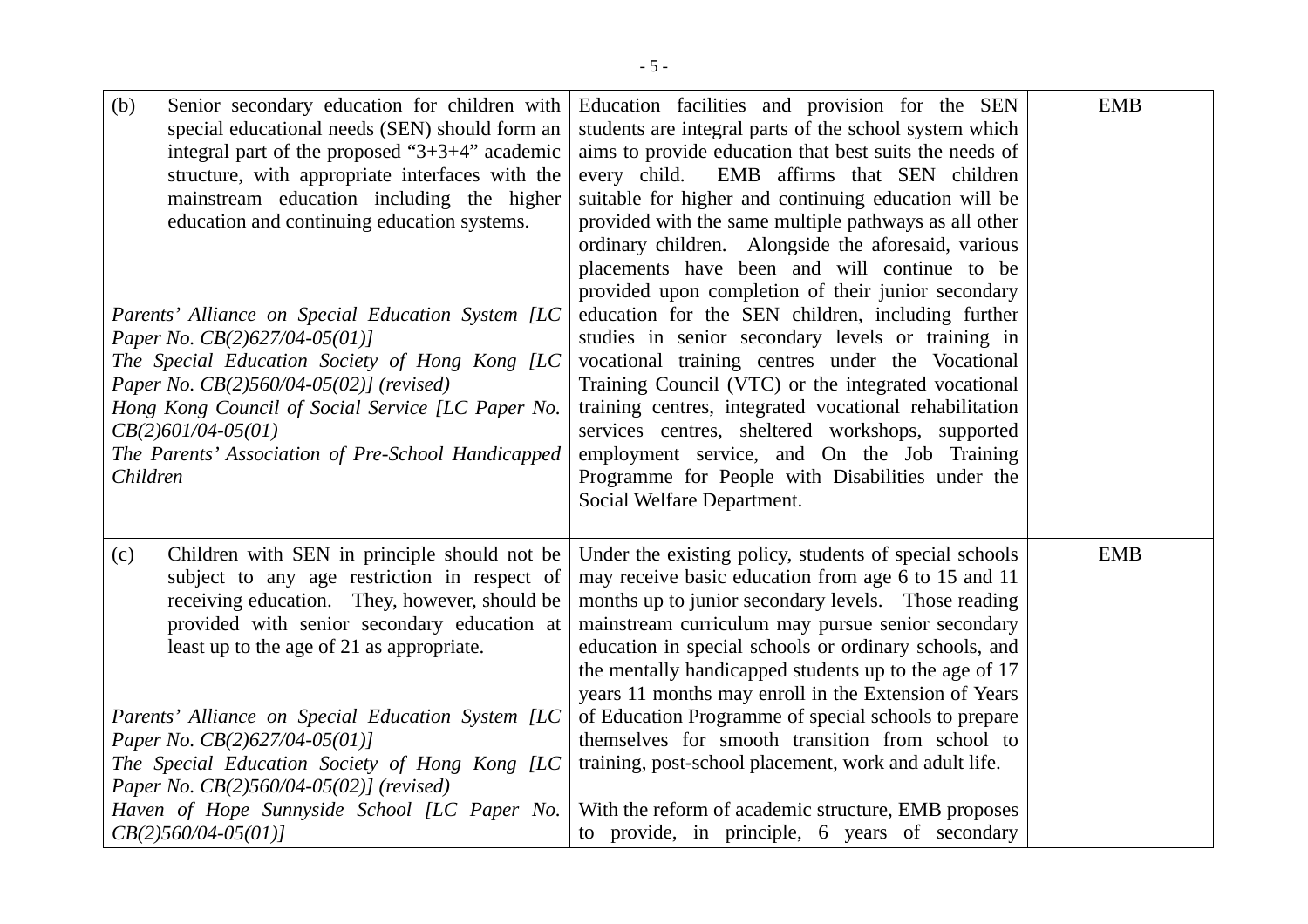|                                                                                                                                                                                                                                                                                               | education for students of special schools.<br>Special<br>schools that offer mainstream curriculum will follow<br>the curriculum reform of senior secondary education<br>to cater for the diversity of students' needs and<br>abilities, and the schools for the mentally handicapped<br>will adapt their curriculum in line with the curriculum<br>reform of senior secondary education to cater for such<br>student diversity. Moreover, there is a wide range of<br>training opportunities in the post-school provisions<br>for the mentally handicapped students to move on to,<br>and students requiring extension of stay in special<br>schools beyond the years of secondary schooling will<br>also be considered on a case by case basis. With all<br>these policies, measures and progression pathways,<br>children with SEN should receive education suited to<br>their needs instead of prolonging their school<br>education to the age of 21. |            |
|-----------------------------------------------------------------------------------------------------------------------------------------------------------------------------------------------------------------------------------------------------------------------------------------------|----------------------------------------------------------------------------------------------------------------------------------------------------------------------------------------------------------------------------------------------------------------------------------------------------------------------------------------------------------------------------------------------------------------------------------------------------------------------------------------------------------------------------------------------------------------------------------------------------------------------------------------------------------------------------------------------------------------------------------------------------------------------------------------------------------------------------------------------------------------------------------------------------------------------------------------------------------|------------|
| (d)<br>Parents of children with SEN should participate<br>in the work of relevant working groups to give<br>views in the course of the consultation on the<br>proposed " $3+3+4$ " academic structure.<br>Parents' Alliance on Special Education System [LC<br>Paper No. $CB(2)627/04-05(01)$ | EMB will continue to deploy the existing means and<br>channels of tapping the views of parents to collect<br>feedback in the course of consultation.<br>Furthermore, there is a parent representative serving<br>on the Committee on Special Educational Needs<br>under Curriculum Development Council to give views<br>and input from the perspective of parents.                                                                                                                                                                                                                                                                                                                                                                                                                                                                                                                                                                                       | <b>EMB</b> |
| EMB<br>and other<br>should consult parents<br>(e)<br>stakeholders for the provision of continuing<br>education to children with SEN immediately<br>after the completion of the consultation on                                                                                                | At present, upon completion of their junior secondary<br>education, the special school students may further<br>their studies in senior secondary levels or receive<br>training in vocational training centres under the                                                                                                                                                                                                                                                                                                                                                                                                                                                                                                                                                                                                                                                                                                                                  | <b>EMB</b> |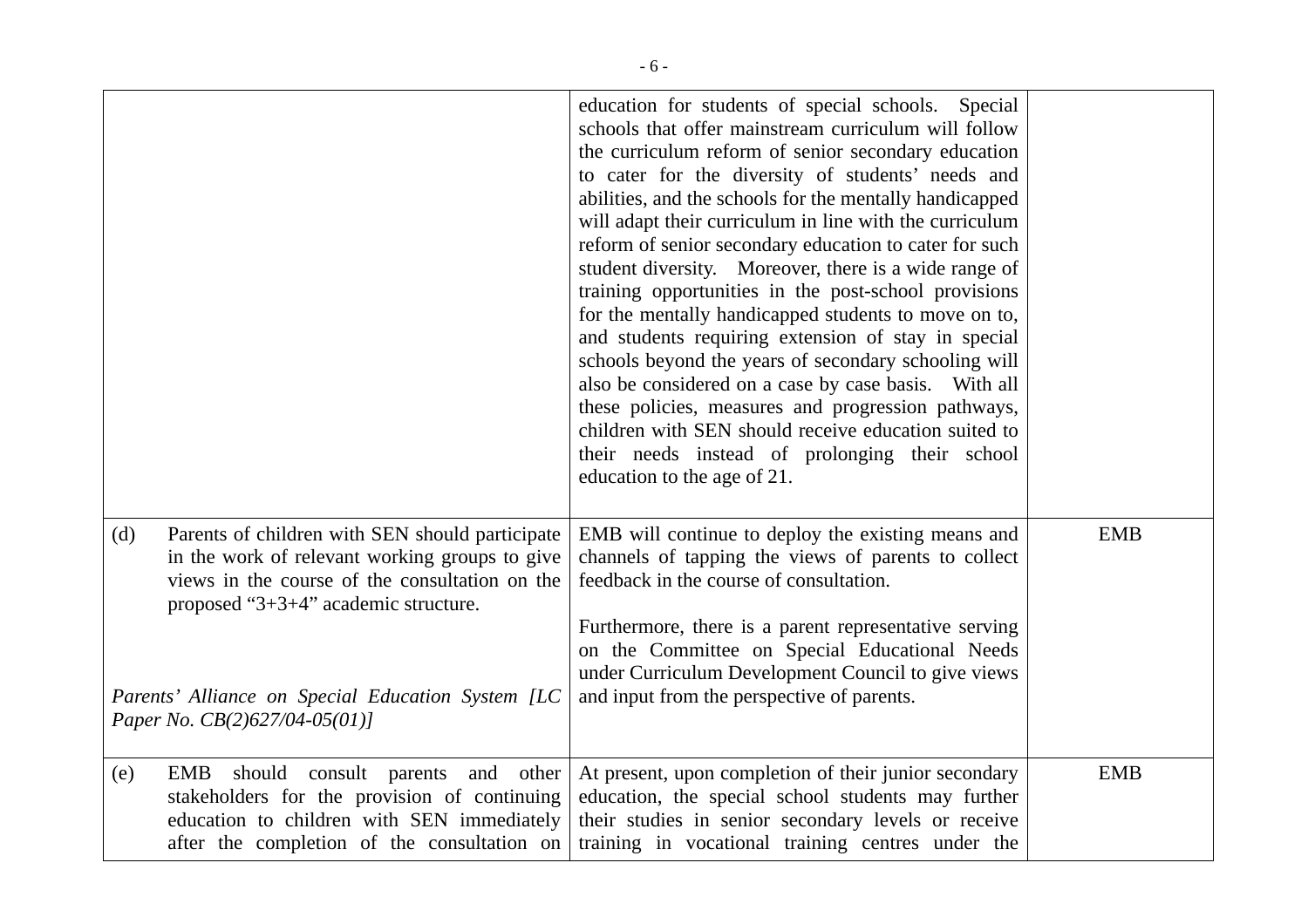| secondary<br>education<br>special<br>senior<br>on<br>education.<br>Parents' Alliance on Special Education System [LC<br>Paper No. $CB(2)627/04-05(01)$                                                                                                                            | Vocational Training Council or the integrated<br>vocational training centres, integrated vocational<br>rehabilitation services centres, sheltered workshops,<br>supported employment service, and On the Job<br>Training Programme for People with Disabilities<br>provided by the SWD.<br>Similar to other young people, students with<br>disabilities<br>also participate in<br>may<br>various<br>continuing education programmes and<br>training<br>initiatives as appropriate. Some examples include<br>courses under the Skills Upgrading Scheme/<br>Continuing Education Fund and a variety of<br>post-secondary courses etc.<br>Parents and other<br>stakeholders are welcome to put forward other<br>suggestions. |            |
|-----------------------------------------------------------------------------------------------------------------------------------------------------------------------------------------------------------------------------------------------------------------------------------|---------------------------------------------------------------------------------------------------------------------------------------------------------------------------------------------------------------------------------------------------------------------------------------------------------------------------------------------------------------------------------------------------------------------------------------------------------------------------------------------------------------------------------------------------------------------------------------------------------------------------------------------------------------------------------------------------------------------------|------------|
| (f)<br>The Hong Kong Assessment and Examinations<br>Authority should work out a fair and effective<br>mechanism for assessment of the academic<br>performance of children with SEN.<br>The Special Education Society of Hong Kong [LC]<br>Paper No. CB(2)560/04-05(02)] (revised) | The<br><b>HKEAA</b><br>provide<br>special<br>assessment<br>accommodations such as adjustment of examination<br>time, special sitting arrangement, etc for SEN<br>students. We shall ensure that the special needs of<br>students will be catered for under the proposed<br>"3+3+4" arrangements.                                                                                                                                                                                                                                                                                                                                                                                                                          | <b>EMB</b> |
| In line with the concept of "one curriculum for<br>(g)<br>all", there should not be a mainstream<br>curriculum for ordinary schools and an<br>alterative curriculum for special schools upon<br>the implementation of the " $3+3+4$ " academic<br>structure.                      | EMB is committed to the principle that all students<br>should learn under one curriculum framework for all.<br>The differences between the mainstream and<br>alternative curriculum lie in learning contents and<br>assessment modes which are required to best meet the<br>need of the SEN students.                                                                                                                                                                                                                                                                                                                                                                                                                     | <b>EMB</b> |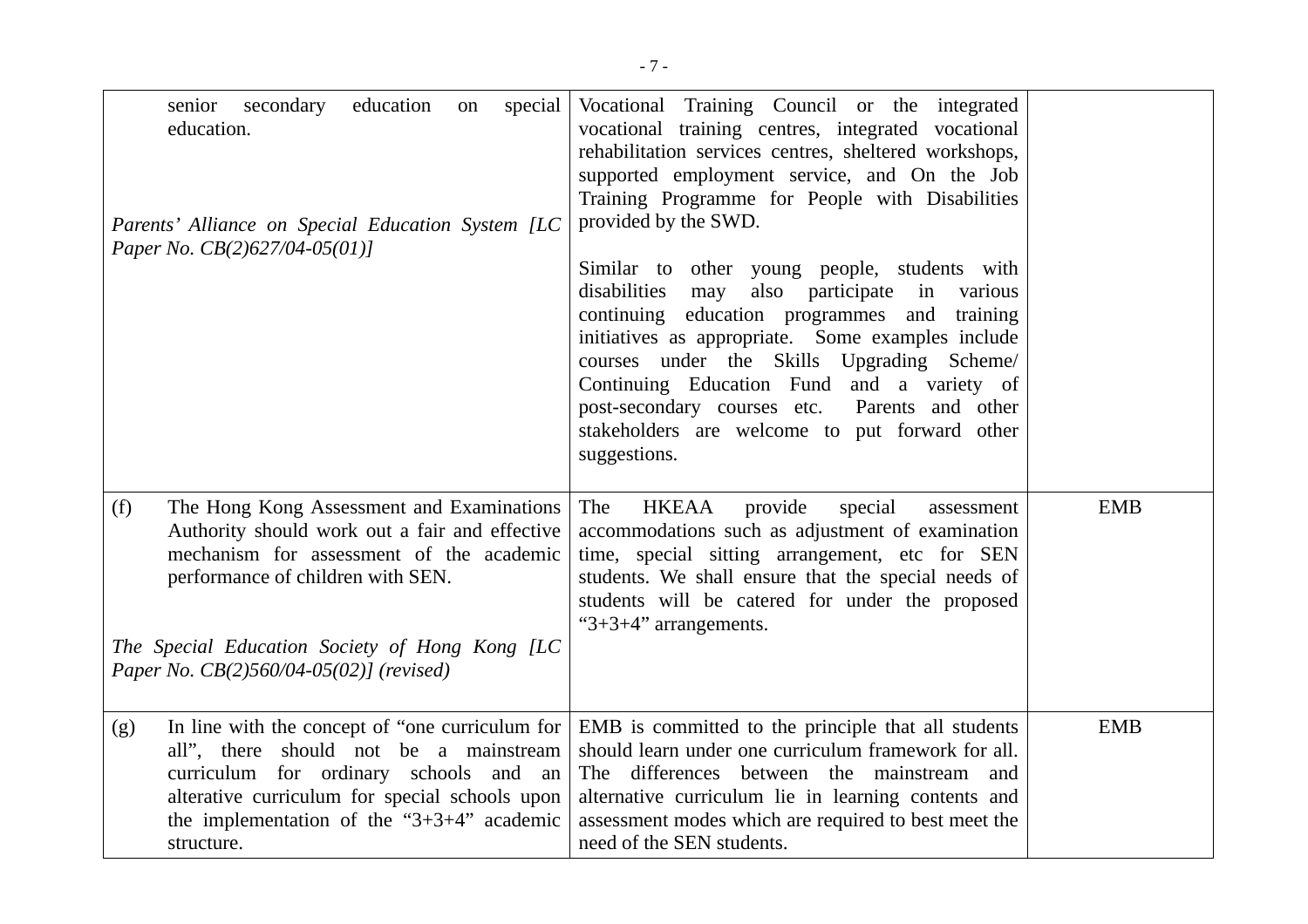| The Special Education Society of Hong Kong [LC]<br>Paper No. CB(2)560/04-05(02)] (revised)<br>Haven of Hope Sunnyside School [LC Paper No.<br>$CB(2)560/04-05(01)$                                                                                                                                                                                                                                                                                                                                                                                                                                                                                                                  | Special schools offering alternative curriculum as an<br>adaptation to the main curriculum framework largely<br>refers to schools for the mentally handicapped (MH).<br>Adaptation on the mainstream in respect of the<br>curriculum contents and teaching methodologies are<br>necessary to help MH students strengthen their<br>generic skills building on the knowledge context and<br>curriculum aim of the 8 Key Learning Areas. This is<br>designed to facilitate the students to achieve the aim<br>of the education reform on learning to learn and<br>life-long learning. There is always much to capitalize<br>on school-based curriculum development and<br>assessment as to accommodate MH students' varied<br>and individual needs. The key process is the<br>development, monitoring and assessment of progress<br>of an individual education programme for each<br>student. |            |
|-------------------------------------------------------------------------------------------------------------------------------------------------------------------------------------------------------------------------------------------------------------------------------------------------------------------------------------------------------------------------------------------------------------------------------------------------------------------------------------------------------------------------------------------------------------------------------------------------------------------------------------------------------------------------------------|--------------------------------------------------------------------------------------------------------------------------------------------------------------------------------------------------------------------------------------------------------------------------------------------------------------------------------------------------------------------------------------------------------------------------------------------------------------------------------------------------------------------------------------------------------------------------------------------------------------------------------------------------------------------------------------------------------------------------------------------------------------------------------------------------------------------------------------------------------------------------------------------|------------|
| <b>EMB</b><br>should<br>(h)<br>extensively<br>consult<br>the<br>stakeholders and professionals concerned in the<br>special education sector on the provision of<br>special education under the proposed " $3+3+4$ "<br>academic structure, including the total number<br>of places and classes to be provided, the<br>appropriate teacher-to-class ratios for students<br>with SEN according to their different levels of<br>disabilities, the professional development<br>programmes and support services for teachers,<br>the curriculum design and structure, and the<br>interface between senior secondary education<br>and continuing education for students with<br>SEN, etc. | Consultations on the proposed " $3+3+4$ " have been<br>arranged with various stakeholders and council<br>representatives since December 2004, including the<br>consultation meetings with the Hong Kong Special<br>Schools Council and all special school heads.<br>EMB attaches importance to hearing views of the<br>stakeholders and will continue to consult the<br>stakeholders and the education sector.<br>More details about the implications of the proposed<br>new academic structure in special schools will be<br>provided for further consultation<br>with<br>the<br>stakeholders of the special school sector.                                                                                                                                                                                                                                                               | <b>EMB</b> |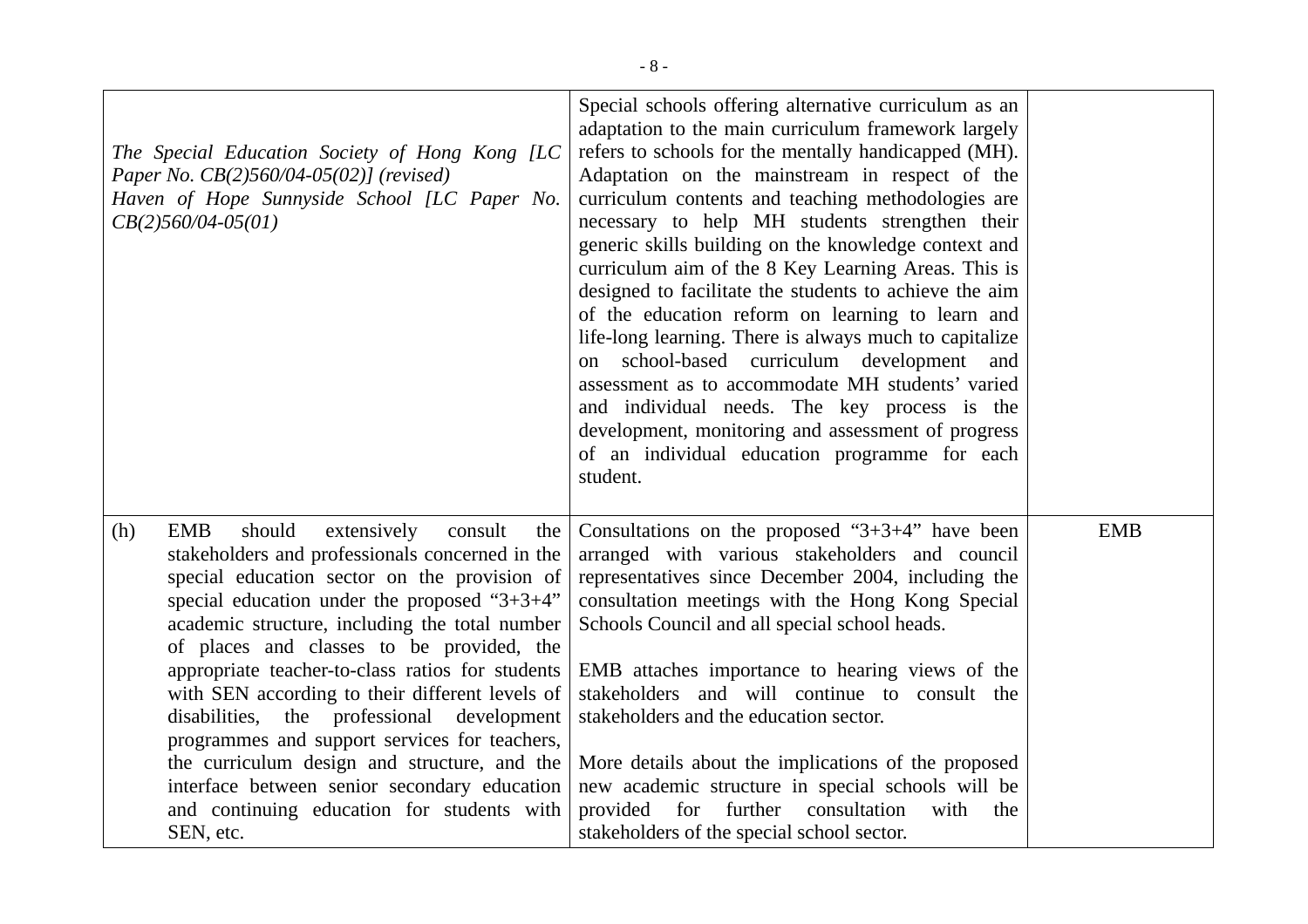| Haven of Hope Sunnyside School [LC Paper No.<br>$CB(2)560/04-05(01)$                                                                                                                                                                                                                                                                                                                                                                                                                                                                                                            |                                                                                                                                                                                                                                                                                                                                                                                                                                                                                                                                                                                     |            |
|---------------------------------------------------------------------------------------------------------------------------------------------------------------------------------------------------------------------------------------------------------------------------------------------------------------------------------------------------------------------------------------------------------------------------------------------------------------------------------------------------------------------------------------------------------------------------------|-------------------------------------------------------------------------------------------------------------------------------------------------------------------------------------------------------------------------------------------------------------------------------------------------------------------------------------------------------------------------------------------------------------------------------------------------------------------------------------------------------------------------------------------------------------------------------------|------------|
| EMB should clarify whether the current<br>(i)<br>requirement for severe MH children to leave<br>schools at the age of 16 was in conformity with<br>the Disability Discrimination Ordinance (DDO)<br>and the Code of Practice on Education issued by<br>Equal Opportunities Commission in<br>the<br>accordance with the DDO, and whether such<br>requirement would constitute "direct disability<br>discrimination"<br>"indirect"<br>disability<br><sub>or</sub><br>discrimination" against MH children.<br>Haven of Hope Sunnyside School [LC Paper No.<br>$CB(2)560/04-05(01)$ | Under the existing policy, students of special schools<br>may receive basic education from age 6 to 15 and 11<br>months up to junior secondary levels. Mentally<br>handicapped students up to the age of 17 years 11<br>months may still enroll in the Extension of Years of<br>Education Programme (EYE) of special schools to<br>prepare themselves for smooth transition from school<br>to training, post-school placement, work and adult<br>life.<br>EMB considers that the existing policy and practice<br>are in compliance with the Disability Discrimination<br>Ordinance. | <b>EMB</b> |
| Students with SEN should be provided with the<br>(j)<br>opportunity to attend Liberal Studies classes.<br>EMB should collaborate with special schools<br>adopting the mainstream<br>alternative<br><b>or</b><br>curriculum to work out appropriate curricula to<br>cater for the different needs of students with<br>SEN in teaching and learning Liberal Studies<br>and career-oriented studies, and provide<br>sufficient resources and support measures to<br>facilitate implementation.<br>Haven of Hope Sunnyside School [LC Paper No.<br>$CB(2)560/04-05(01)$             | The curriculum framework will provide flexibility for<br>school-based adaptation. EMB will provide support<br>and resources appropriate to the contents and<br>expected outcome of learning. EMB will also<br>provide professional support to teachers in all types of<br>schools to facilitate implementation.                                                                                                                                                                                                                                                                     | <b>EMB</b> |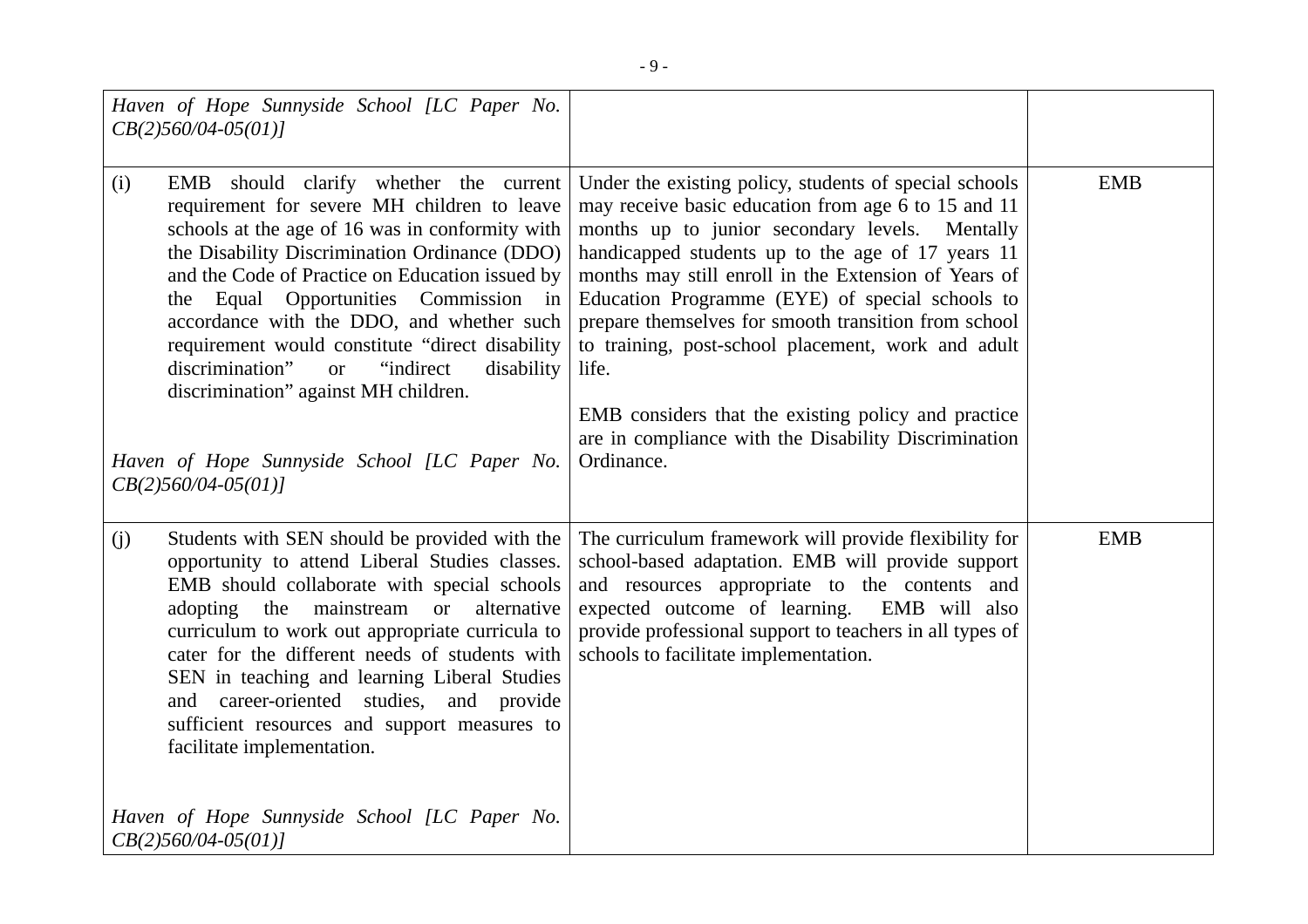| (k) | Assessment of student learning outcome in<br>special schools can take the "reference-based"<br>model and incorporate a school-based element<br>with a weight factor of not less than 40% of the<br>total assessment.<br>Haven of Hope Sunnyside School [LC Paper No.<br>$CB(2)560/04-05(01)$                                                                                                                                                                                                                                | SEN students taking part in the public examinations<br>will be assessed on par with all other children sitting<br>for the same examination, but with special<br>accommodation arrangement such as adjustment of<br>examination time, special sitting arrangement, etc.<br>The proposed weight factor will be considered in<br>conjunction with other views on school-based<br>assessment collected during the consultation process.<br>SEN students receiving the alternative curriculum do<br>not participate in any public examination, and | <b>EMB</b> |
|-----|-----------------------------------------------------------------------------------------------------------------------------------------------------------------------------------------------------------------------------------------------------------------------------------------------------------------------------------------------------------------------------------------------------------------------------------------------------------------------------------------------------------------------------|-----------------------------------------------------------------------------------------------------------------------------------------------------------------------------------------------------------------------------------------------------------------------------------------------------------------------------------------------------------------------------------------------------------------------------------------------------------------------------------------------------------------------------------------------|------------|
| (1) | Students with specific learning disabilities<br>should be regarded as students with SEN and be<br>provided with the necessary support to pursue<br>senior secondary education.<br>Students with<br>specific learning disabilities could learn as good<br>as other students and should enjoy equal<br>opportunities in selection of subject studies<br>including<br>career-oriented<br>studies,<br>in<br>participation of public examinations and in<br>performance assessment<br>under fair<br>and<br>objective mechanisms. | school-based assessment will continue to be used.<br>Students with specific learning difficulties will have<br>equal opportunity to education as embodied in the<br>Code of Practice on Education issued by the Equal<br>Opportunities Commission, and they will receive the<br>necessary support to maximise their learning<br>potentials.                                                                                                                                                                                                   | <b>EMB</b> |
|     | Hong Kong Association for Specific Leaning<br>Disabilities [LC Paper No. $CB(2)608/04-05(01)$ ]                                                                                                                                                                                                                                                                                                                                                                                                                             |                                                                                                                                                                                                                                                                                                                                                                                                                                                                                                                                               |            |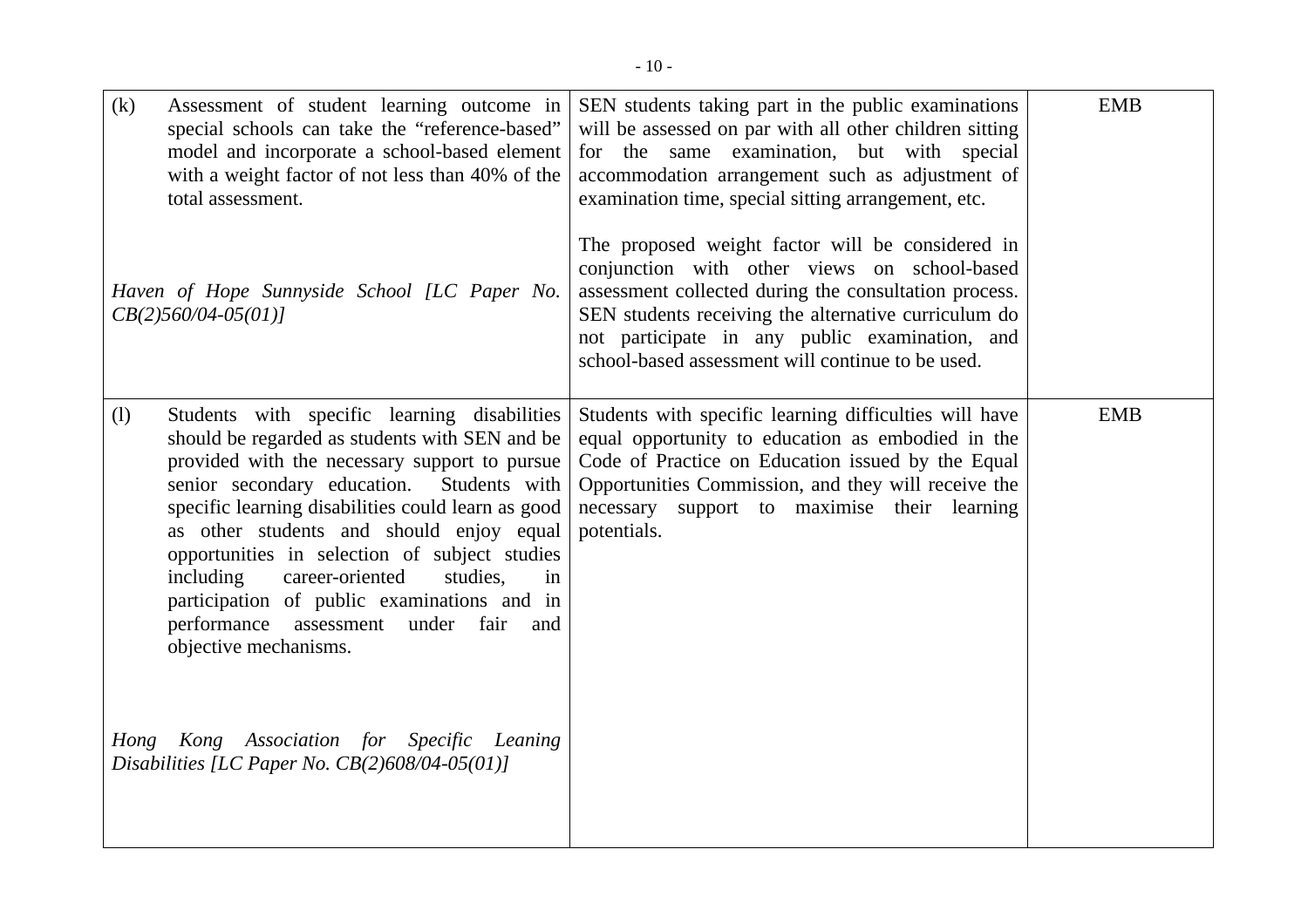| EMB should review its policy on provision of<br>(m)<br>additional resources to ordinary schools in<br>enrolment of students with SEN with a view to<br>providing sufficient resources and facilities for<br>ordinary schools to implement the new senior<br>secondary curriculum for students with SEN. | Apart from receiving the same provision for<br>implementing the new senior secondary curriculum,<br>ordinary schools with SEN students will continue to<br>receive additional resources such as School-based<br>Remedial<br>Support<br>Programme,<br>School-based<br>Curriculum Tailoring Scheme and Integrated<br>Education Scheme as well as professional support<br>services where appropriate to help these students<br>learn.                                                                                      | <b>EMB</b> |
|---------------------------------------------------------------------------------------------------------------------------------------------------------------------------------------------------------------------------------------------------------------------------------------------------------|-------------------------------------------------------------------------------------------------------------------------------------------------------------------------------------------------------------------------------------------------------------------------------------------------------------------------------------------------------------------------------------------------------------------------------------------------------------------------------------------------------------------------|------------|
| Hong Kong Council of Social Service [LC Paper No.                                                                                                                                                                                                                                                       |                                                                                                                                                                                                                                                                                                                                                                                                                                                                                                                         |            |
| $CB(2)601/04-05(01)$<br>The Parents' Association of Pre-School Handicapped                                                                                                                                                                                                                              |                                                                                                                                                                                                                                                                                                                                                                                                                                                                                                                         |            |
| Children                                                                                                                                                                                                                                                                                                |                                                                                                                                                                                                                                                                                                                                                                                                                                                                                                                         |            |
|                                                                                                                                                                                                                                                                                                         |                                                                                                                                                                                                                                                                                                                                                                                                                                                                                                                         |            |
| EMB should provide the same curriculum and<br>(n)<br>levels of support and resources to both special<br>schools and mainstream schools<br>in the<br>implementation of the proposed<br>$3+3+4$<br>academic structure.                                                                                    | EMB proposes to provide, in principle, 6 years of<br>secondary education for students of special schools. In<br>view that the disabilities of students of different categories<br>of special schools are diverse, EMB has, since early<br>December 2004, met with special schools a number of<br>times to solicit their views and suggestions, and to<br>exchange views on relevant academic structure, the<br>curriculum required and related support measures for<br>students with various special educational needs. | <b>EMB</b> |
| Chi<br>Association<br>[LC]<br>Paper<br>Hong<br>No.<br>$CB(2)601/04-05(02)$                                                                                                                                                                                                                              | As the curriculum of senior secondary classes in MH<br>schools differs significantly from that of their<br>ordinary school counterparts, the required support and<br>resources are provided in accordance with the<br>curriculum needs.<br>EMB has no intention of<br>providing the same level of resources without regard<br>to the uniqueness of the curriculum of MH schools.                                                                                                                                        |            |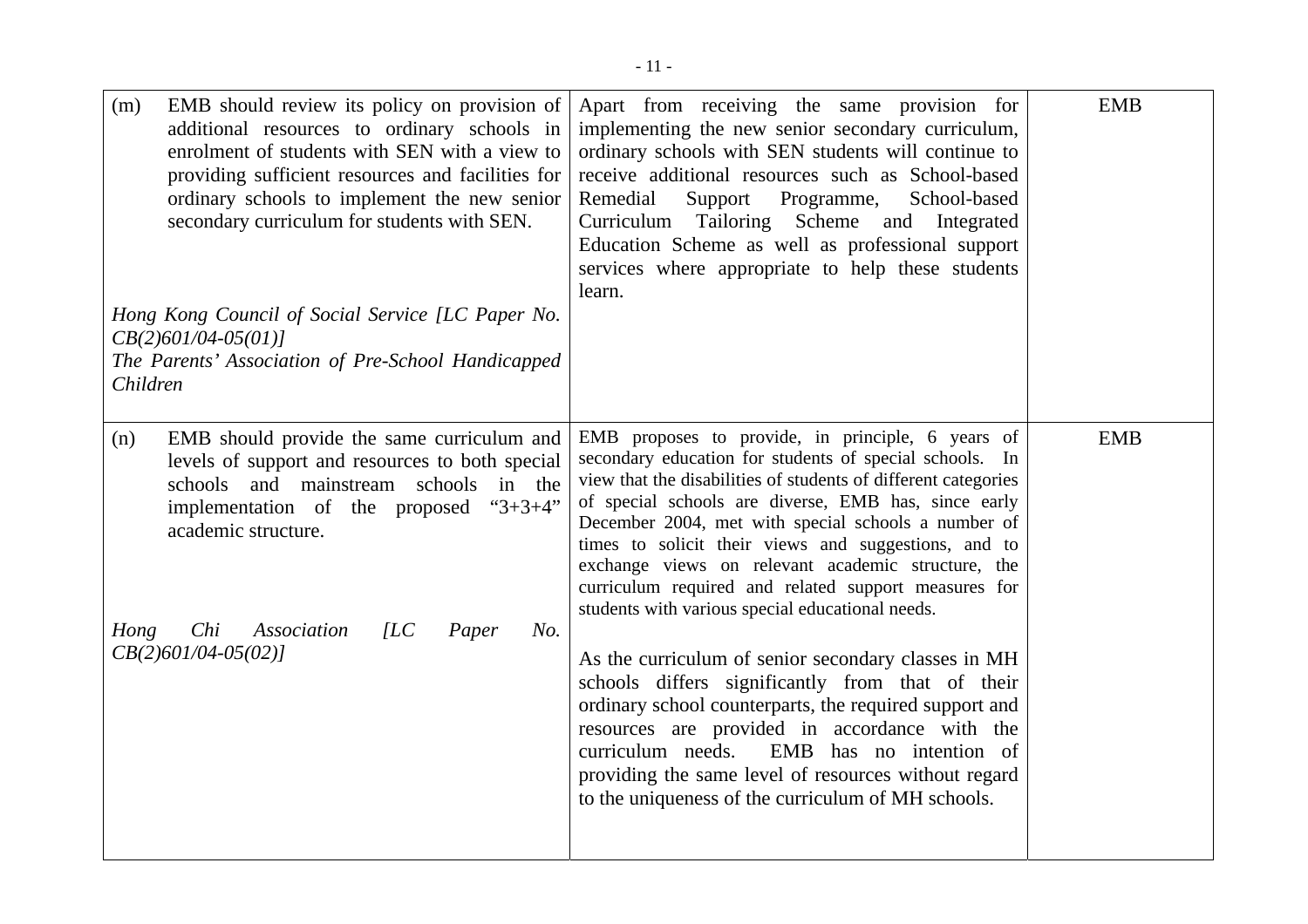| EMB should reduce class size for children with<br>(0)<br>mild mental handicap from 20 to 15 students,<br>allocate sufficient resources for the<br>and<br>provision of lifelong learning opportunities for<br>MH students.<br>Chi<br>Association<br>ILC<br>Hong<br>Paper<br>No.<br>$CB(2)601/04-05(02)$           | At present, apart from the basic teacher establishment<br>of 1.5 teacher per class, the schools for the mildly MH<br>are provided with a number of additional teachers,<br>including resource teachers for autistic children,<br>teacher<br>for<br>supportive<br>resource<br>educational<br>programme and teacher librarian. Moreover, they<br>are staffed with school social worker, speech<br>therapists and school nurse. To cater for the special<br>educational needs of the students, it is a common<br>practice for the schools to arrange group teaching<br>based on the students' ability, attainment and needs,<br>and to make full use of the expertise of the specialist<br>staff as well. At present, the teacher to student ratio in<br>these schools averages around 1:9.3, and EMB has no<br>intention of changing the class size of these schools at<br>this stage. EMB is in regular contact with these<br>schools to explore how resources can best be<br>deployed to facilitate flexible grouping of students. | <b>EMB</b> |
|------------------------------------------------------------------------------------------------------------------------------------------------------------------------------------------------------------------------------------------------------------------------------------------------------------------|------------------------------------------------------------------------------------------------------------------------------------------------------------------------------------------------------------------------------------------------------------------------------------------------------------------------------------------------------------------------------------------------------------------------------------------------------------------------------------------------------------------------------------------------------------------------------------------------------------------------------------------------------------------------------------------------------------------------------------------------------------------------------------------------------------------------------------------------------------------------------------------------------------------------------------------------------------------------------------------------------------------------------------|------------|
| EMB should continue the provision of the<br>(p)<br>existing Extension of Years Education (EYE)<br>programmes for children with SEN until the<br>" $3+3+4$ " academic structure for<br>special<br>education is implemented.<br>Parents' Alliance on Special Education System [LC<br>Paper No. CB(2)627/04-05(01)] | EMB is working with special schools to improve the<br>effectiveness of the EYE Programme through<br>designing the focus of learning and expected learning<br>outcomes of the Programme in the light of the<br>abilities and transitional needs of the mildly,<br>moderately and severely MH students under a<br>committee of the Curriculum Development Council,<br>and through rendering professional support in<br>Programme implementation. EMB has no intention<br>of terminating the Programme<br>prior to the<br>implementation of " $3+3+4$ ".                                                                                                                                                                                                                                                                                                                                                                                                                                                                              | <b>EMB</b> |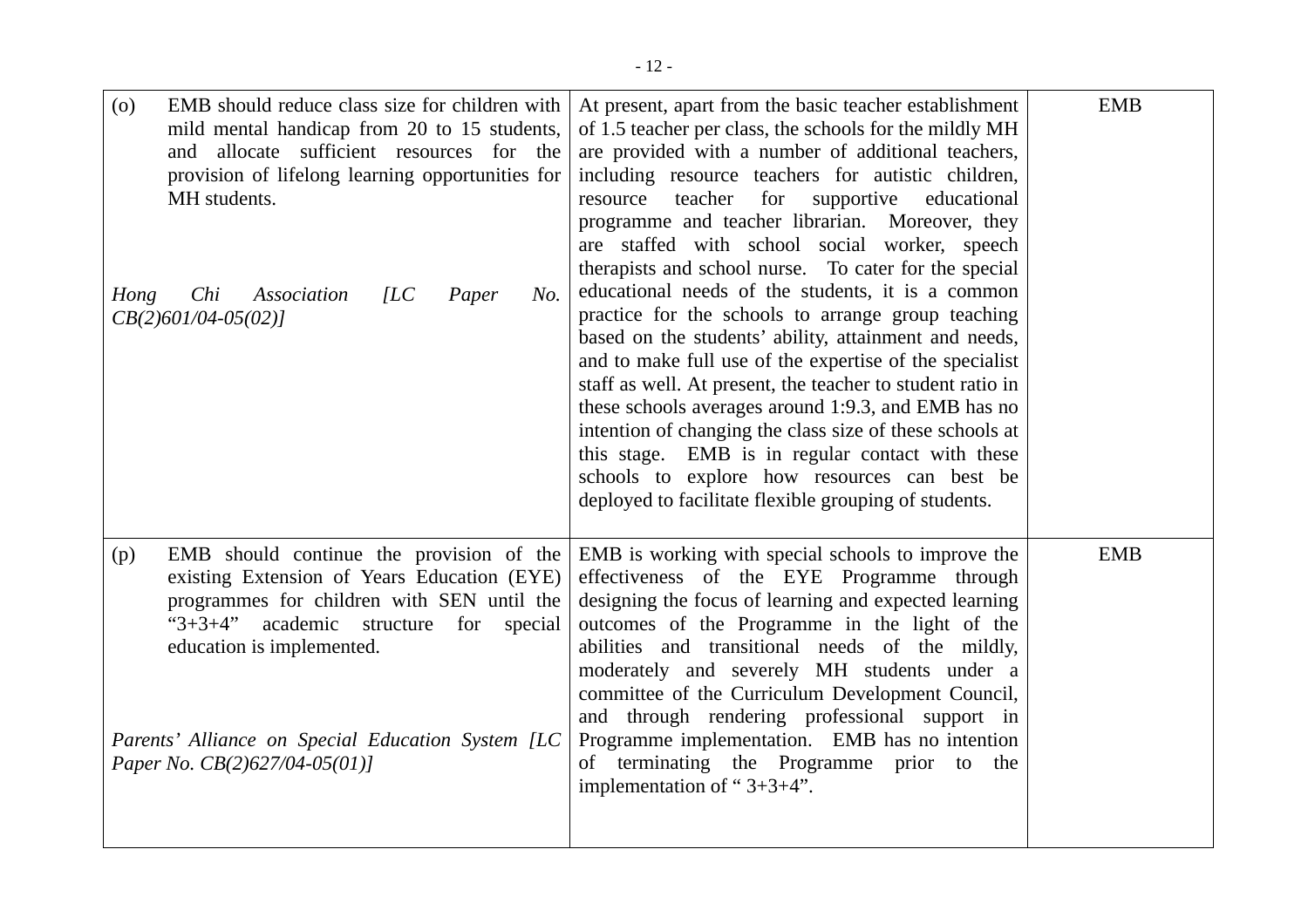| (q)  | EMB should make reference to the existing<br>EYE programmes in the development of an<br>appropriate senior secondary curriculum that<br>could address the different needs of children<br>with mild, moderate or severe mental handicap.<br>Parents' Alliance on Special Education System [LC<br>Paper No. $CB(2)$ 627/04-05(01)] | EMB in consultation with the special schools<br>concerned will make reference to the EYE<br>Programme in developing the secondary curriculum<br>framework for MH students.                                                                                                                                                                                                                                                                         | <b>EMB</b> |
|------|----------------------------------------------------------------------------------------------------------------------------------------------------------------------------------------------------------------------------------------------------------------------------------------------------------------------------------|----------------------------------------------------------------------------------------------------------------------------------------------------------------------------------------------------------------------------------------------------------------------------------------------------------------------------------------------------------------------------------------------------------------------------------------------------|------------|
| (r)  | EYE programme should be extended to all<br>special schools for MH students<br>Haven of Hope Sunnyside School [LC Paper No.<br>$CB(2)560/04-05(01)$                                                                                                                                                                               | The EYE Programme was first introduced in MH<br>schools in the 2002/03 school year and all MH<br>schools have been participating in the Programme<br>since the 2003/04 school year. In the 2004/05 school<br>year, EMB extended the Programme to students with<br>both physical disability and mental handicaps in PD<br>EMB will consider extending the<br>schools.<br>Programme to other categories of special schools<br>should the need arise. | <b>EMB</b> |
| III. | <b>Provision of employment opportunities</b>                                                                                                                                                                                                                                                                                     |                                                                                                                                                                                                                                                                                                                                                                                                                                                    |            |
| (a)  | should review the provisions<br>EMB<br>of<br>continuing education, residential arrangements<br>and employment opportunities for students with<br>SEN leaving special schools to ensure that such<br>provisions are in alignment with the senior<br>secondary curriculum for students with SEN.                                   | On completion of their junior secondary education,<br>special school students may further their studies in<br>mainstream or special schools, or receive training in<br>the three Skills Centres under the Vocational Training<br>Council (VTC). Graduates from the Skills Centres are<br>provided with vocational counseling and job<br>placement services to assist them to secure a job in<br>the open market.                                   | HWFB, SWD  |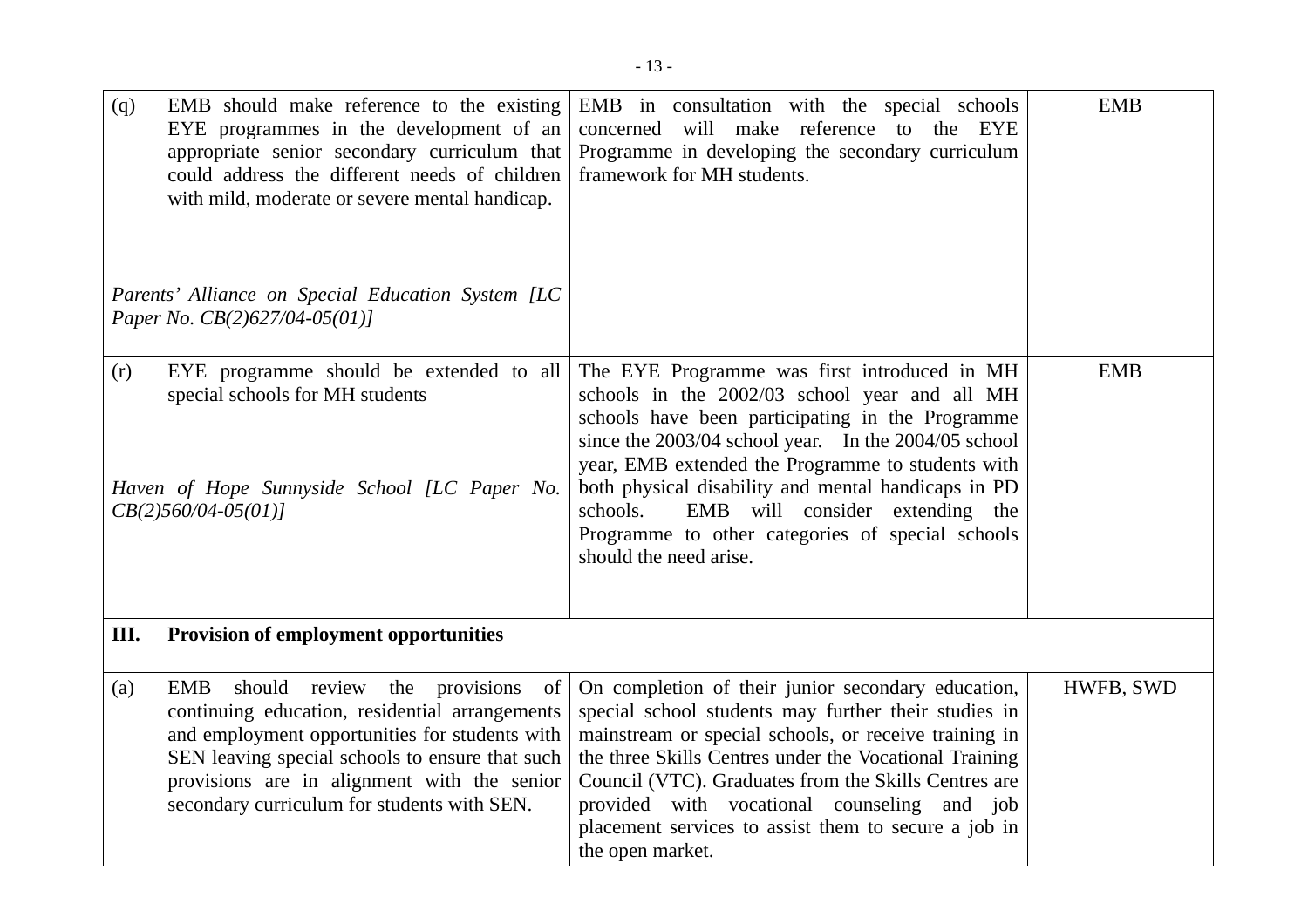| The Special Education Society of Hong Kong [LC]<br>Paper No. CB(2)560/04-05(02)] (revised)                                                                                                                        | The Social Welfare Department (SWD) also provides<br>a series of vocational rehabilitation services for<br>people with disabilities (PWDs) to enhance their<br>employability with a view to assist them to secure a<br>job in the open market. Services provided include<br>sheltered workshop, supported employment and<br>integrated vocational training and rehabilitation<br>services.<br>Residential homes are available to PWDs in need of<br>residential care. To ensure timely service for those in<br>need of residential service, SWD implemented with<br>effect from 1 January 2005 the "standardized<br>assessment mechanism for residential services for<br>PWDs" to identify PWDs with genuine need for<br>residential services and match them with appropriate<br>types of services. |           |
|-------------------------------------------------------------------------------------------------------------------------------------------------------------------------------------------------------------------|-----------------------------------------------------------------------------------------------------------------------------------------------------------------------------------------------------------------------------------------------------------------------------------------------------------------------------------------------------------------------------------------------------------------------------------------------------------------------------------------------------------------------------------------------------------------------------------------------------------------------------------------------------------------------------------------------------------------------------------------------------------------------------------------------------|-----------|
| (b)<br>EMB should allocate more resources to the<br>provision of vocational rehabilitation services<br>for the mentally disabled to receive appropriate<br>training and find an employment in the open<br>market. | In addition to the vocational rehabilitation services<br>provided, SWD has implemented two new projects,<br>namely, the "On-the-job Training Programme" (OJT)<br>and "Enhancing Employment of PWDs through Small<br>Enterprise Project" since 2001-02 and 2002-03<br>respectively to further enhance the employment<br>opportunities of PWDs.                                                                                                                                                                                                                                                                                                                                                                                                                                                       | HWFB, SWD |
| The Parents' Association of Pre-School Handicapped<br>Children                                                                                                                                                    | In CE's Policy Address 2005, a new initiative was<br>included<br>to<br>provide<br>enhanced<br>vocational<br>rehabilitation services to young PWDs with<br>employment difficulties.                                                                                                                                                                                                                                                                                                                                                                                                                                                                                                                                                                                                                  |           |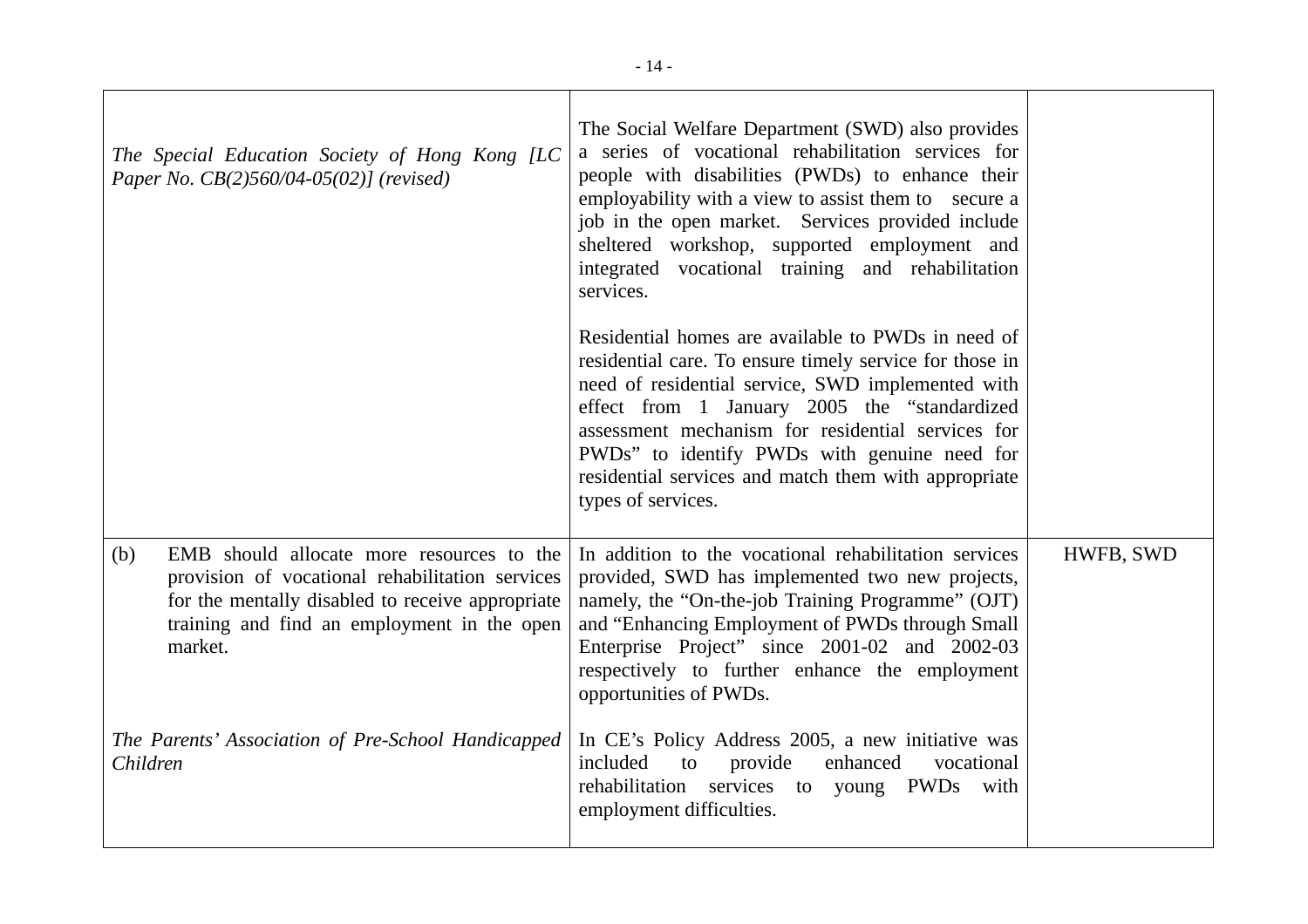| (c) | EMB should review its policy on vocational<br>rehabilitation<br>services including<br>sheltered<br>workshops and support employment services for<br>MH persons in the light of actual case<br>experiences.<br>The Hong Kong Joint Council of Parents of the<br><b>Mentally Handicapped</b> | SWD will continue to review the demand for various<br>vocational rehabilitation services and make additional<br>provisions subject to availability of resources.                                                                                                                                                                                                                                                                                                                                                                                                                                                                          | HWFB, SWD   |
|-----|--------------------------------------------------------------------------------------------------------------------------------------------------------------------------------------------------------------------------------------------------------------------------------------------|-------------------------------------------------------------------------------------------------------------------------------------------------------------------------------------------------------------------------------------------------------------------------------------------------------------------------------------------------------------------------------------------------------------------------------------------------------------------------------------------------------------------------------------------------------------------------------------------------------------------------------------------|-------------|
| (d) | Government should reinforce education and<br>publicity on the right of the disabled to enjoy<br>equal employment opportunities, and the social<br>responsibility of organisations to provide equal<br>employment opportunities to the disabled.                                            | A wide range of public education activities is<br>launched each year by the Government and<br>non-governmental organisations (NGOs) to promote<br>public understanding and acceptance of PWDs. In<br>2004/05, a total sum of about \$2.047 million has been<br>approved for implementing these activities.<br>The Marketing Consultancy Office (Rehabilitation) of<br>SWD promotes the employment of PWDs as well as<br>and products to government<br>services<br>their<br>departments and public/private enterprises through<br>frequent promotional and publicity campaigns. In<br>2003-04, the Office has conducted 43 similar events. | <b>HWFB</b> |
| (e) | Government should take the lead to require<br>departments, public and subvented organisations<br>to formulate policies, objectives and procedures<br>for recruitment of the disabled.                                                                                                      | The Government's policy is to place PWDs in<br>appropriate jobs wherever possible. A series of<br>preferential treatments were in place for pursuing this<br>policy. We will continue to encourage public bodies<br>and government subvented organizations to formulate<br>policy and procedures for recruitment of PWDs by                                                                                                                                                                                                                                                                                                               | <b>HWFB</b> |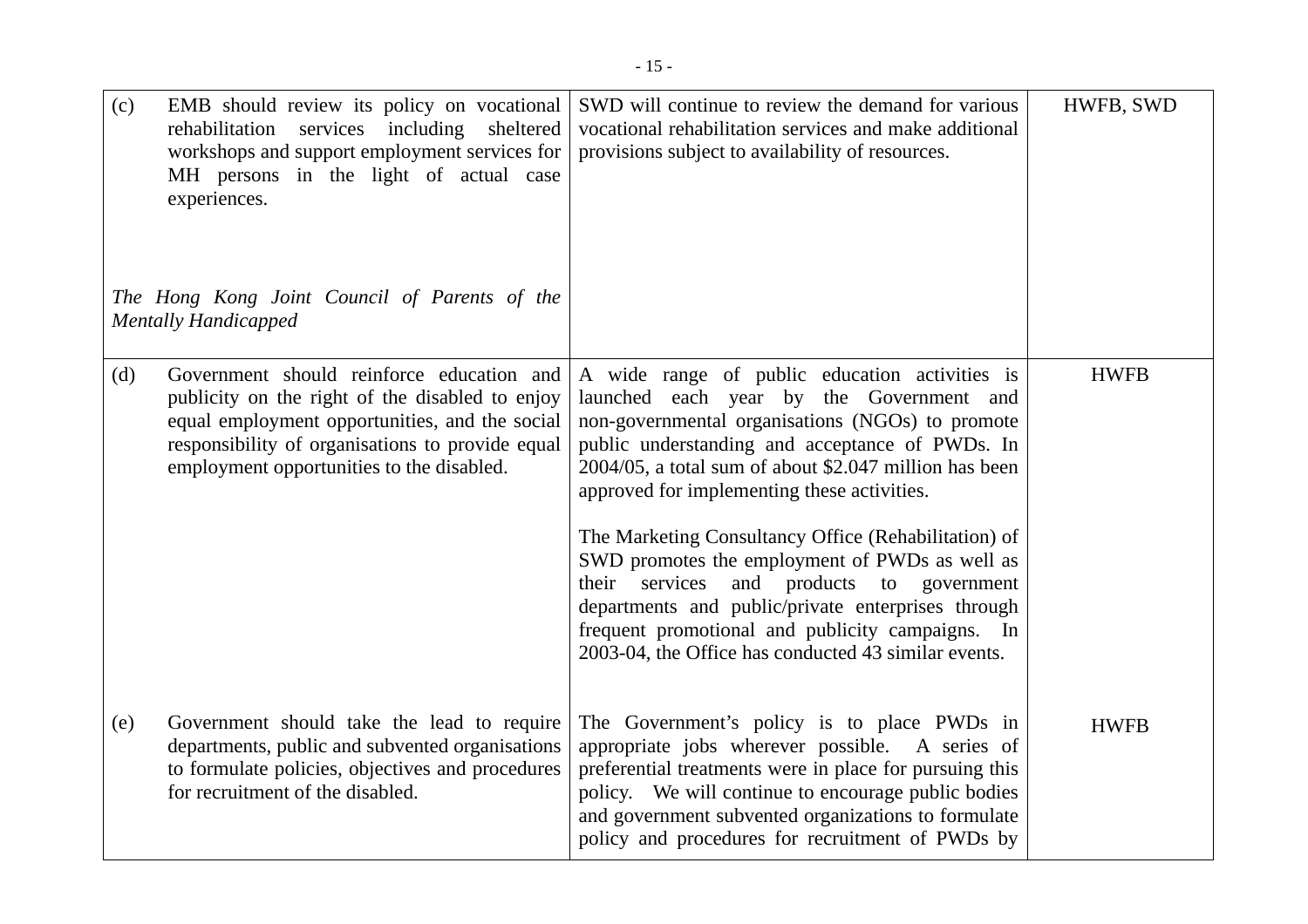|                                                                                                                                                                                                                                                                                                                      | making reference to the practices adopted by the Civil<br>Service.                                                                                                                                                                                                                                                                                                                                                                                                                                                              |             |
|----------------------------------------------------------------------------------------------------------------------------------------------------------------------------------------------------------------------------------------------------------------------------------------------------------------------|---------------------------------------------------------------------------------------------------------------------------------------------------------------------------------------------------------------------------------------------------------------------------------------------------------------------------------------------------------------------------------------------------------------------------------------------------------------------------------------------------------------------------------|-------------|
| (f)<br>Government should provide tax exemptions for<br>commercial and industrial organisations to<br>promote employment of the disabled persons.                                                                                                                                                                     | The ultimate goal of the rehabilitation policy is to<br>secure public acceptance of PWDs' working ability<br>and to promote the employment of PWDs on the<br>merits of their ability. This goal would be defeated<br>if PWDs were to be given employment only because<br>of the tax benefits accruing to the employer.<br>Furthermore, Government's policy is to maintain a<br>simple and low tax system. Such tax concessions<br>would be contrary to this policy. It is also doubtful<br>if such a scheme would be effective. | <b>HWFB</b> |
| $(g)$ The Administration should make reference to<br>overseas experience in the implementation of<br>compulsory employment of the disabled in private<br>and public enterprises by imposing a quota of their<br>staffing establishment.<br>Hong Kong Council of Social Service [LC Paper No.<br>$CB(2)601/04-05(01)$ | Government does not support a mandatory quota<br>system for employment of PWDs.<br>This kind of<br>quota system has been proven unsuccessful in<br>overseas countries in helping PWDs in finding jobs.<br>Moreover, under a quota system, employers are<br>forced to employ PWDs, who will then be seen as a<br>liability rather than an asset. Disabled persons so<br>employed are unlikely to be accepted, and their<br>abilities and strengths are unlikely to be recognized.                                                | <b>HWFB</b> |